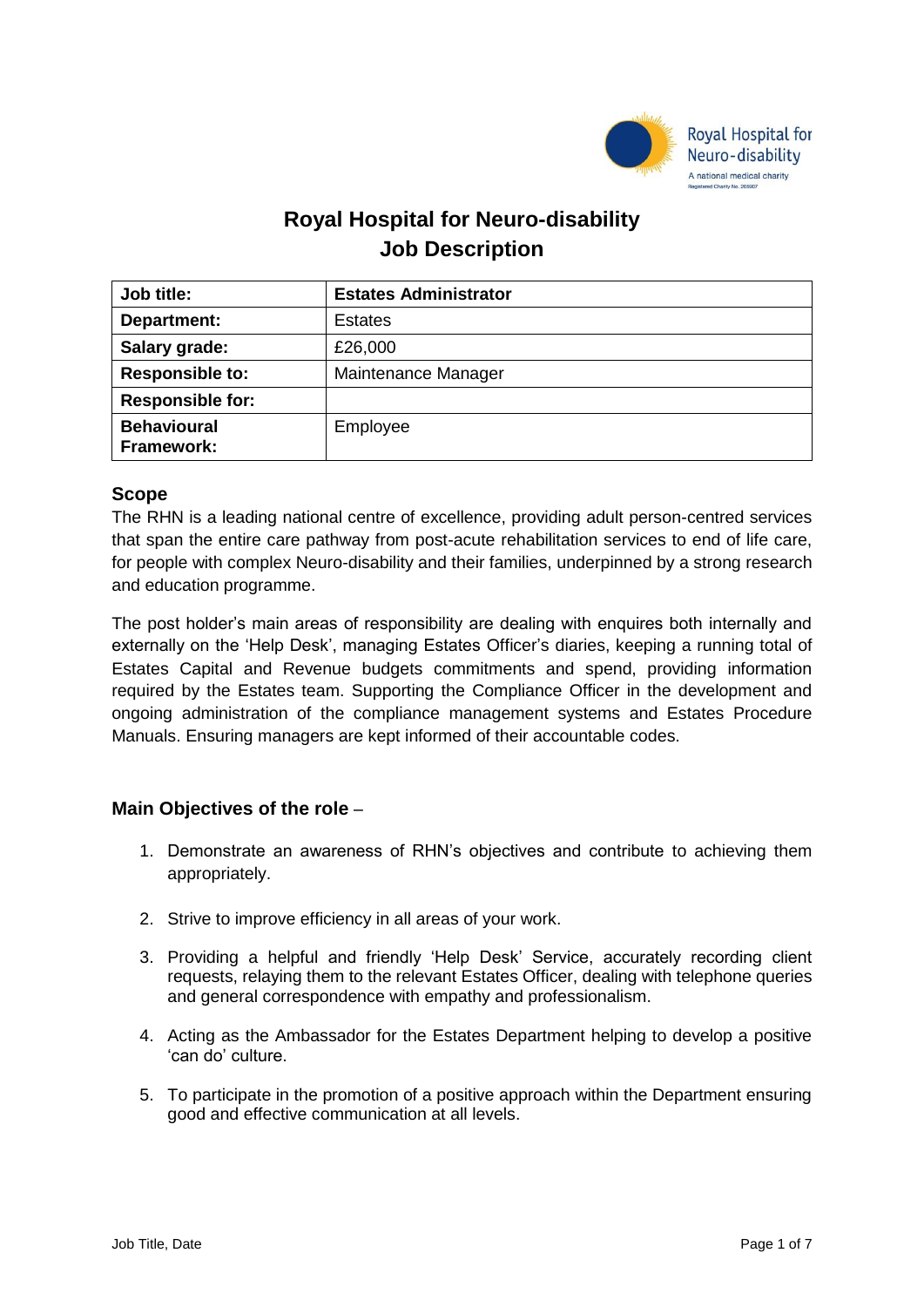6. Liaise with the Estates Team in the Office, Workshops, Heads of Departments, Executive Assistants, Ward Managers, Contractors, External Consultants and the Facilities Team.

# **Key Responsibilities**

# *Financial & General Management*

- To understand and interpret budget statements from various sources correctly to prepare financial reports for the Head of Estates.
- To regularly liaise with financial staff to ensure that financial information relating to commitments and spending is up to date at all times.
- Operational knowledge of all pay and non-pay budgets for Estates and operate within those financial boundaries.
- To advise the Project Manager on variances relating to financial performance within the dimensions of the service.
- To monitor the expenditure across several Revenue & Capital Budgets.
- Accurately coding of all Revenue invoices on the Hospital Proactis system for approval.
- First point of contact from contractors/consultants with issues dealing with revenue invoices.
- Responsible for chasing and collating invoices to ensure all are paid for in line with contractual deadlines and accrued for.
- Manage all of the financial re-charging for Estates works ensuring costs have been transferred.
- Raising Purchase Orders as required and coding invoices to their respective projects/codes.
- Identifying and passing for payment all Capital invoices and recording them on the Capital Database (e.g invoices ranging in excess to over £75K) correctly allocating VAT percentages.)
- Maintain and operate the Ordering Database and Capital Database.
- Actively Participate in monthly meetings with the Finance Staff to discuss capital expenditure.
- Ensuring that capital contract invoices are paid within the contractual period (14 days) and that relevant certificates and valuations are obtained
- Prepare ad-hoc reports for Project Managers. E.g. Breakdown of schemes.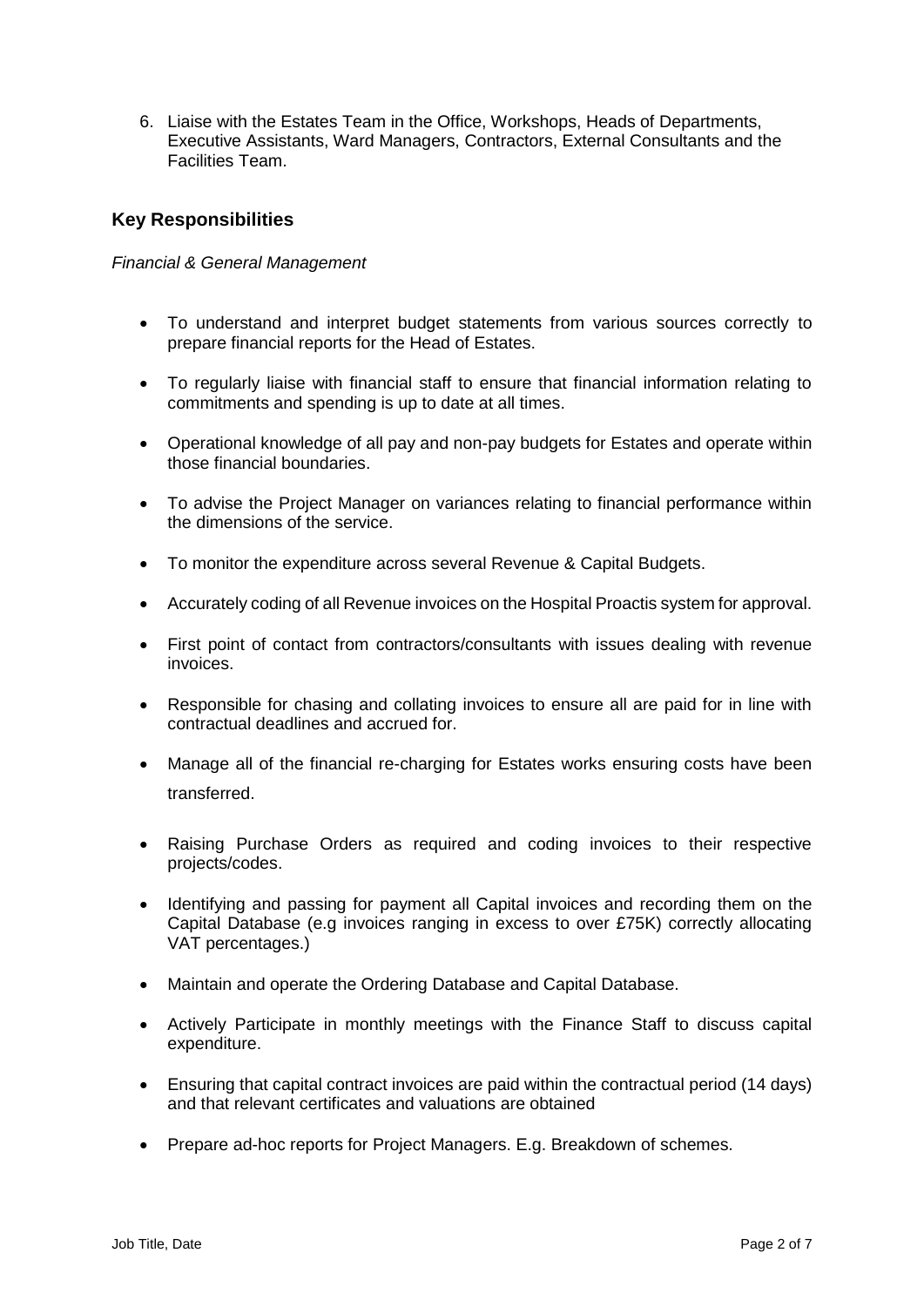- Produce and regularly update the list of retentions outstanding on all capital schemes.
- To be aware of the Construction Industry Tax Scheme Deduction (CIS) by liaising with HM Revenue & Customs (HMRC) on all contractors and liaising with Capital Accountant Assistant with regards to their Gross/Net Deductions status.
- Liaising with the Procurement Systems Section to develop queries relevant for Estates.
- Ensure that the department is effectively-stocked (e.g Stationery, Cartridges etc.)

# *People Management*

- Assist the Estates Officers with regards to issues on rotas for the Department.
- Maintain accurate sickness, annual, leave, study leave etc for all staff in Estates & Projects Section on a departmental staff planner.
- Collect and check all expenses, on-call & overtime sheets at the end of the month before finalising and submitting to Payroll.
- Point of contact for staff with issues relating to Pay and Training.

## *Compliance*

- Support the development and use of the designated system as a central Estates and compliance Management system.
- Take responsibility to ensure that statutory training compliance is recorded and reported on the designated system.
- To support the recording of Compliance information and the production of compliance reports.

#### *Other*

- Ensuring all office equipment is functioning correctly, arranging for repair or replacement as necessary.
- To attend training courses necessary to assist the post holder to achieve the set objectives.
- In carrying out the duties of the post, the employee is required to work in accordance with the policies and procedures of Royal Hospital for Neuro-disability, including Health & Safety, Manual Handling, Confidentiality, Data Protection and Equal Opportunities.
- To ensure confidentiality always, only releasing confidential information obtained during the course of employment to those acting in an official capacity.
- Diary Management and planning of meetings as required.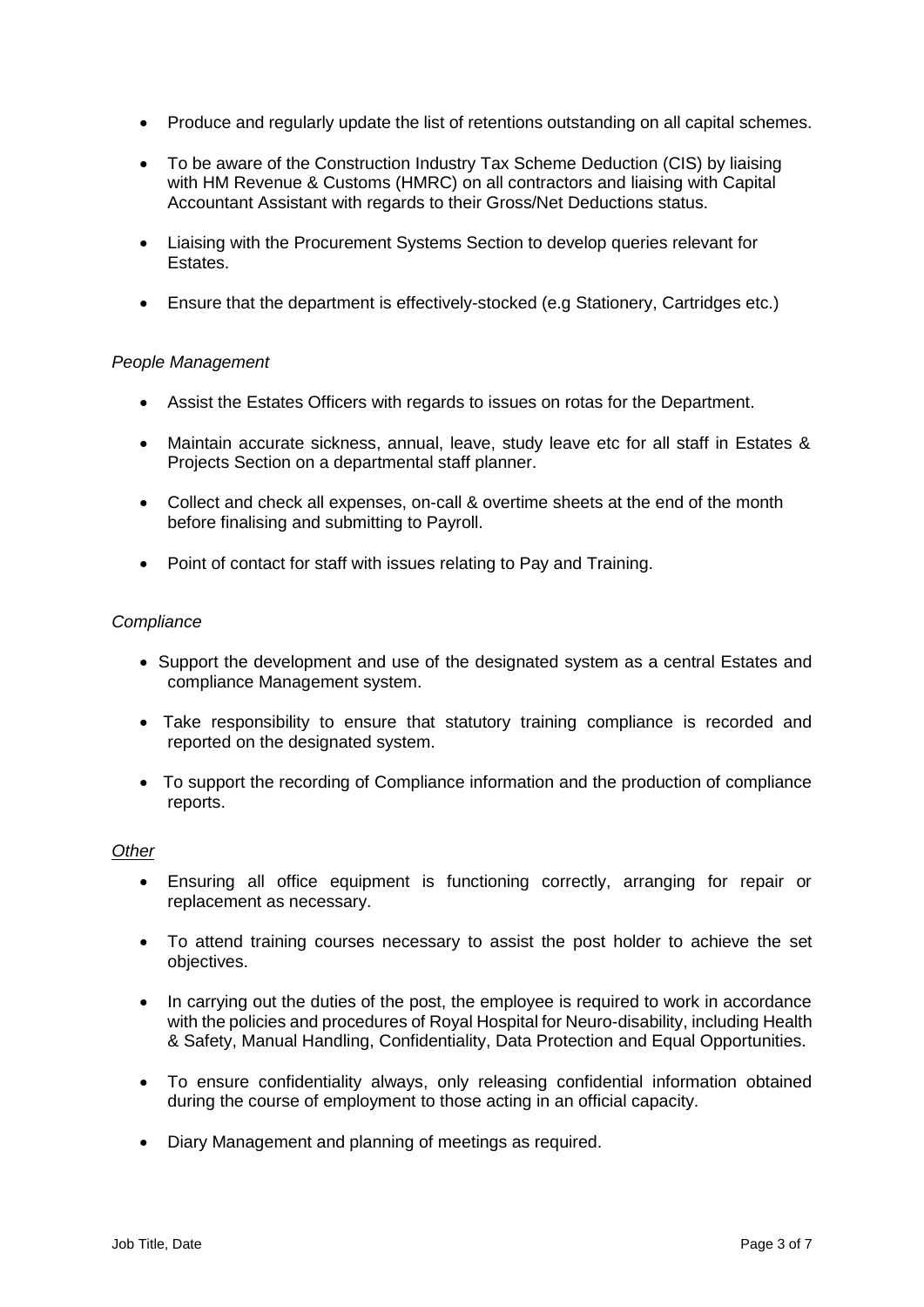- To comply with the Hospital's Equal Opportunities Policy and to promote Equal Opportunities at all times.
- To comply with the Hospital's No Smoking and Alcohol Policies.
- To undertake such other duties as may be required from time to time as are consistent with the responsibilities of the grade.
- To be responsible, with management support, for your personal development and to actively contribute to the development of colleagues.
- This job description is a reflection of the current position and may change in emphasis or detail in the light of subsequent developments.

# **Person specification**

| <b>AREA</b>                                              | <b>ESSENTIAL</b>                                                                                                                                                                                                                                                                                                                                                                                                                                                                                                                                                                                                                                                    | <b>DESIRABLE</b>                                                                                                                                                 |
|----------------------------------------------------------|---------------------------------------------------------------------------------------------------------------------------------------------------------------------------------------------------------------------------------------------------------------------------------------------------------------------------------------------------------------------------------------------------------------------------------------------------------------------------------------------------------------------------------------------------------------------------------------------------------------------------------------------------------------------|------------------------------------------------------------------------------------------------------------------------------------------------------------------|
| <b>Communication &amp;</b><br><b>Relationship Skills</b> | <b>Excellent communication skills</b><br>$\bullet$<br>written and verbal<br>Able to deal with difficult situations<br>calmly and professionally with a<br>can do attitude<br>Able to demonstrate tact and<br>$\bullet$<br>diplomacy<br>Able to demonstrate effective<br>management of people<br>Able to exchange confidential<br>$\bullet$<br>sensitive or contentious information<br>demonstrating tact and diplomacy.<br>Excellent interpersonal skills<br>٠<br>Able to establish and maintain<br>working relationships with<br>colleagues from a variety of<br>professional and organisational<br>backgrounds<br>Ability to train others of varying<br>abilities |                                                                                                                                                                  |
| <b>Knowledge Training</b><br>and Expertise               | A good level of general education<br>$\bullet$<br>with a track record of experience in<br>a similar role.<br>Knowledge of administrative/<br>$\bullet$<br>business policies and procedures<br>Proficiency with databases,<br>$\bullet$<br>spreadsheets and presentation<br>software<br>Experience of managing a budget<br>accurately recording & calling off<br>financial information                                                                                                                                                                                                                                                                               | Degree or equivalent<br>Professional<br>Qualification<br>Proven ability to make<br>decisions and work<br>unsupervised.<br>Knowledge of NHS<br>Payment Procedure. |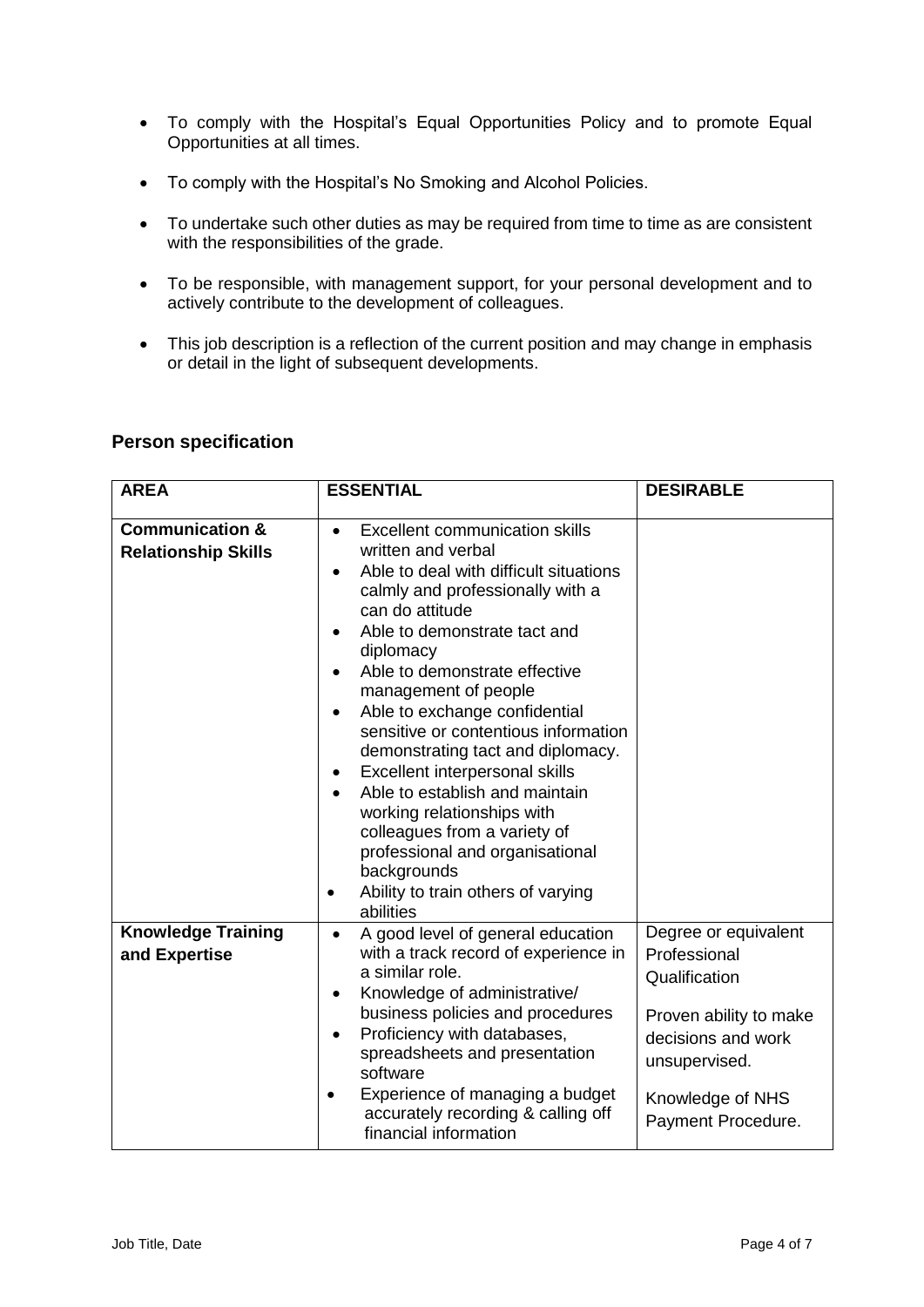|                                                       | $\bullet$                                           | Experienced in dealing by phone<br>and face to face with the public<br>and other users.<br>Experience of dealing with difficult<br>situations including complaints.                                                                                                                                                                                                                                                                                                                                                                                                                                                                                                                                                                                                                                                                                                                                                   | Experience with<br>purchase order<br>systems.<br>Knowledge of NHS<br><b>Ordering Procedures</b>          |
|-------------------------------------------------------|-----------------------------------------------------|-----------------------------------------------------------------------------------------------------------------------------------------------------------------------------------------------------------------------------------------------------------------------------------------------------------------------------------------------------------------------------------------------------------------------------------------------------------------------------------------------------------------------------------------------------------------------------------------------------------------------------------------------------------------------------------------------------------------------------------------------------------------------------------------------------------------------------------------------------------------------------------------------------------------------|----------------------------------------------------------------------------------------------------------|
| <b>Analytical Skills</b>                              | $\bullet$<br>plans.<br>٠                            | Able to work under own initiative to<br>evaluate information and formulate<br>Proactive approach to problem-<br>solving and proven ability to<br>develop and implement solutions.<br>Ability to analyse, interpret and<br>compare data using databases and<br>spreadsheets.                                                                                                                                                                                                                                                                                                                                                                                                                                                                                                                                                                                                                                           | Ability to analyse and<br>assimilate complex<br>data                                                     |
| <b>Planning &amp;</b><br><b>Organisational Skills</b> | $\bullet$<br>$\bullet$<br>٠<br>detail.<br>$\bullet$ | Excellent time management and<br>ability to deliver accurate work<br>within strict deadlines.<br>Able to manage conflicting<br>priorities daily.<br>Able to define own short term<br>objectives without reference to<br>management and act on them.<br>Able to prioritise and re-prioritise<br>workload of self, depending on<br>service demands and resources<br>Proven ability to maintain workload<br>with frequent and complex<br>interruptions<br>Ability to demonstrate a proactive<br>approach to tasks and to improve<br>work procedures and own personal<br>development<br>Ability to work under pressure and<br>exercise judgement when dealing<br>with inquiries<br>Neat, tidy and able to portray a<br>professional image<br>Highly self-motivated conscientious<br>in approach and pays attention to<br>Possess high internal work<br>standards setting attainable goals<br>and helping others to do so. |                                                                                                          |
| <b>Financial</b>                                      |                                                     | Experienced in managing budgets.<br>Recording financial information<br>accurately.<br>Previous budget holding<br>experience and ability to act as<br>authorised signatory for<br>departmental resources.                                                                                                                                                                                                                                                                                                                                                                                                                                                                                                                                                                                                                                                                                                              | An understanding of<br><b>Health Care financial</b><br>systems.<br>An understanding of<br>Organisational |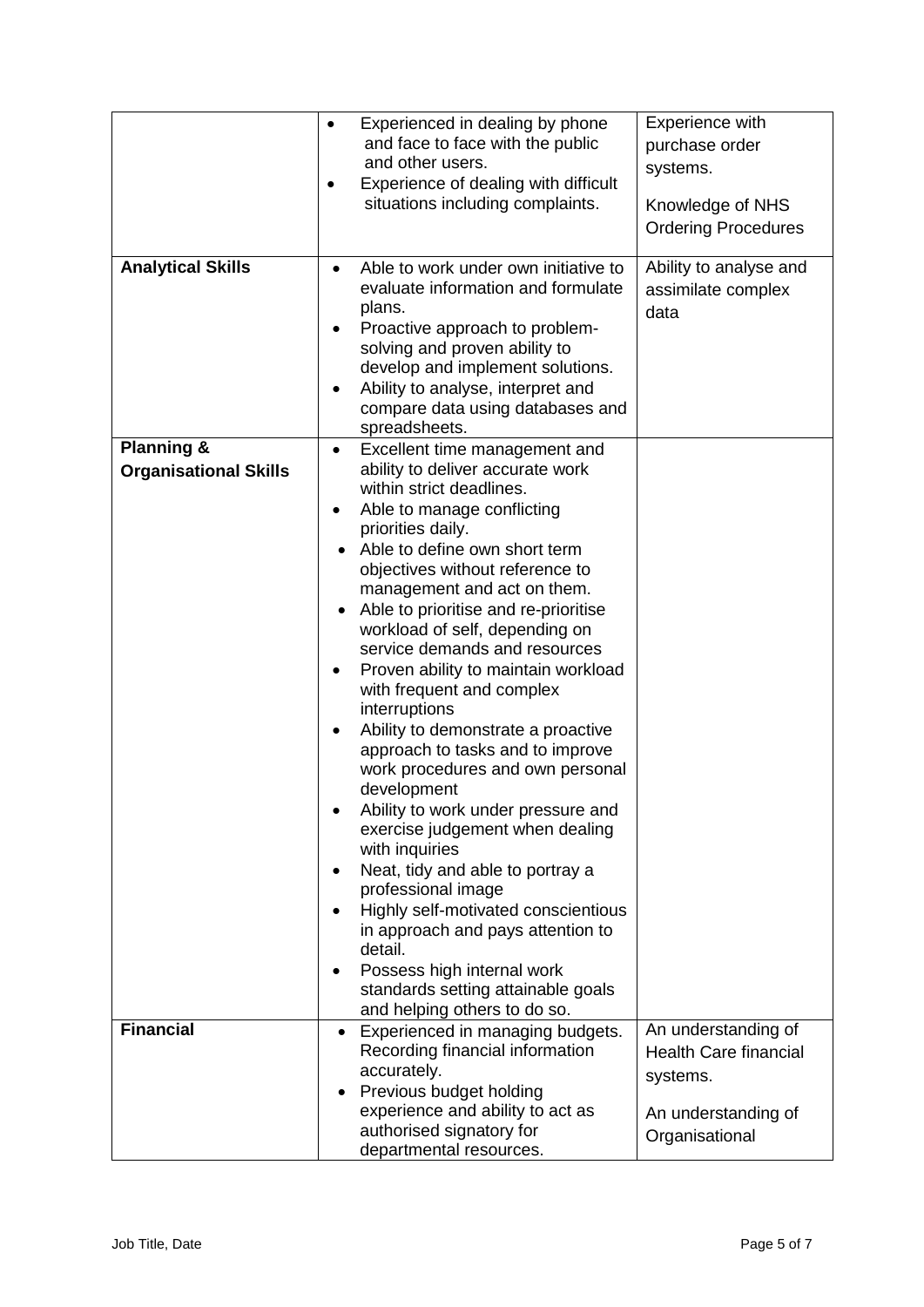|                                                                     |                                                                                                                                                                                                                                                                                                                                       | <b>Standing Financial</b><br>Procedures. |
|---------------------------------------------------------------------|---------------------------------------------------------------------------------------------------------------------------------------------------------------------------------------------------------------------------------------------------------------------------------------------------------------------------------------|------------------------------------------|
| <b>Information and</b><br><b>Communication</b><br><b>Technology</b> | • Able to use a range of IT<br>programmes including in-house<br>systems.<br>Advanced keyboard skills. ECDL<br>or equivalent knowledge and skills<br>gained through experience.                                                                                                                                                        |                                          |
| <b>Personal Attributes</b>                                          | Highly motivated and able to<br>$\bullet$<br>motivate others.<br>Able to maintain composure<br>$\bullet$<br>during times of pressure.<br>Commitment to providing a<br>$\bullet$<br>quality service and continuous<br>improvement.<br>Attention to detail and the ability<br>$\bullet$<br>to see tasks through to their<br>completion. |                                          |

## **Our values**

## **Seeing the whole person**

Understanding who our patients and residents are and what their specific needs involve. Taking an interest in everyone at the RHN – staff, patients, residents and their families – seeing the whole person, with interests, hobbies and commitments. Providing high-quality customer service, developing ongoing relationships and caring for patients as individuals.

Treating people as individuals, meeting and exceeding their expectations and treating them with respect, dignity and consideration. It is about providing an exceptional patient/customer experience.

#### **Delivery on promises**

Doing what we say we will do. Working together to deliver the best possible service for patients, carers and key stakeholders. Taking personal responsibility, being pioneering and sharing knowledge, ensuring clarity, compassion and respect.

## **Willingness to learn**

Giving staff and volunteers the time, support and opportunities to develop both themselves and their roles. Developing new skills, knowledge and technologies, and taking the time to reflect on successes and setbacks.

Demonstrating a commitment to continuous professional and personal development and a flexible approach to working. Being aware of what is over the horizon, anticipating